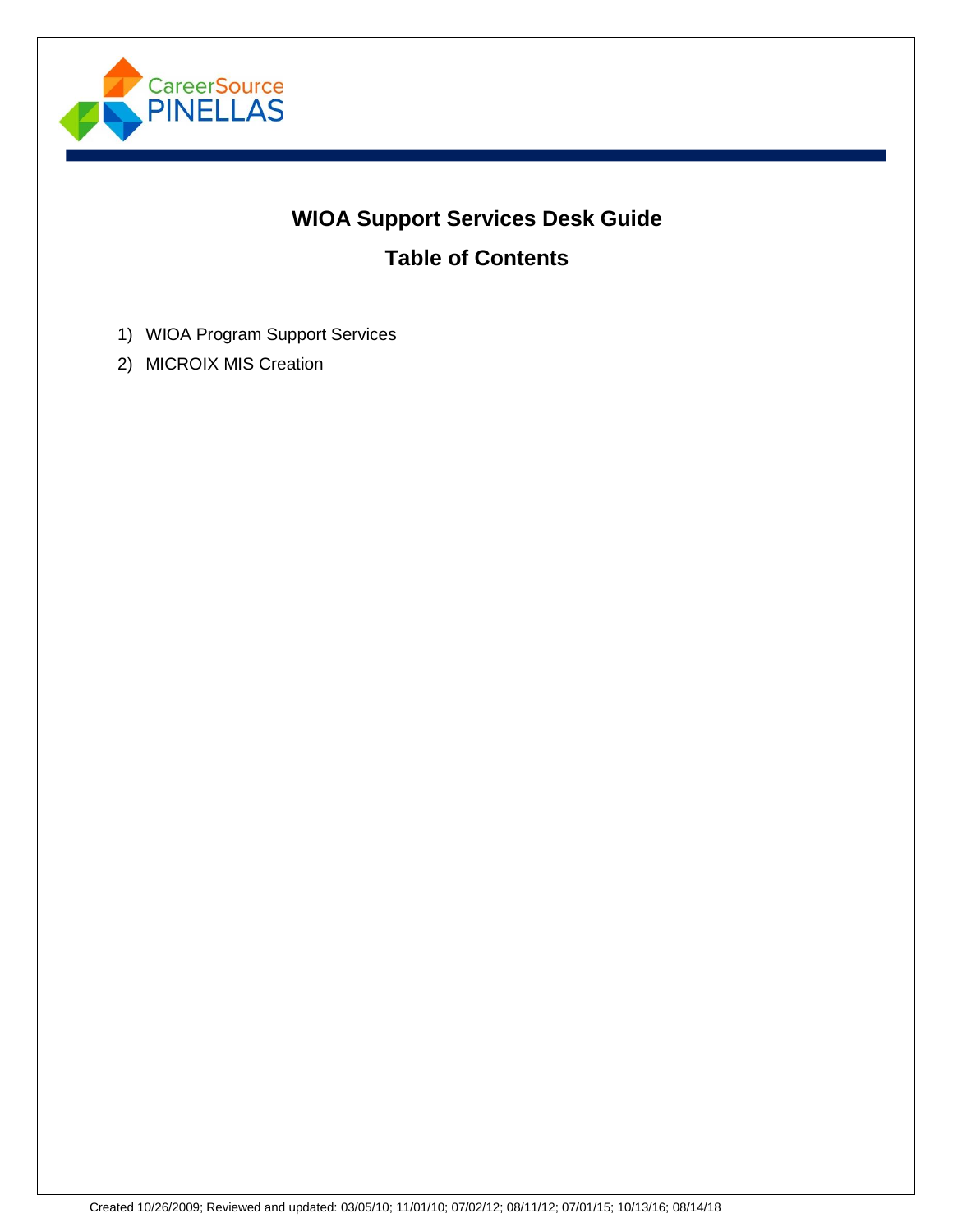

## **WIOA Support Services Desk Guide 6.1**

**Date:** Updated 04/09/2019

**To:** All CareerSource Pinellas Program Staff Members

**Subject:** Support Service Availability, Distribution, Data Entry, and File Retention

**Purpose:** To provide guidance and overview of WIOA program support services, eligibility, and distribution. This desk guide will also provide guidance on distribution, data entry, and file retention.

#### **SUMMARY:**

WIOA program staff members will provide WIOA participant support services based upon their need AND compliance with required program participation. Participants will be informed that program support services are to be used to support their continued participation within their selected training program, job search efforts at the end of their training program. Support Services are subject to availability of funding and are not a participant entitlement. Participant services are divided into two categories; transportation and training.

Staff members are to utilize the following guidelines when authorizing the use of support services to address participant needs:

- Participants must be in compliance with program requirements and report a need
- Transportation is \$50 per calendar month unless a higher need is documented and approved.
- Support Service cap is based upon the type and policy below.
- Program year (July 1- June 30) annual cap is \$700
- All eligible participants must state need in the form of a participant Statement of Need signed by the participant and a staff member

#### **When are participants eligible?**

- 1) The WIOA application must be approved and EFM data entry completed
- 2) Up to 2 weeks before the training begin date/class start date
- 3) Monthly while attending training
- 4) Up to 2 months following training completion, with diligent job search
- 5) Participants are not eligible for support service while school is closed or on break.
- 6) It is preferred participants receive the monthly transportation assistance on or around the same date every month however not required. It is allowable for participants to receive earlier the next month if justification is stated and it is allowable for a participant to receive later the following month
- 7) There are rare instances where staff might need to approve \$25 bi-weekly, but this is not a regular occurrence.
- 8) Participant should always receive the monthly transportation in the month it is approved for
	- o There are instances where transportation assistance maybe issued by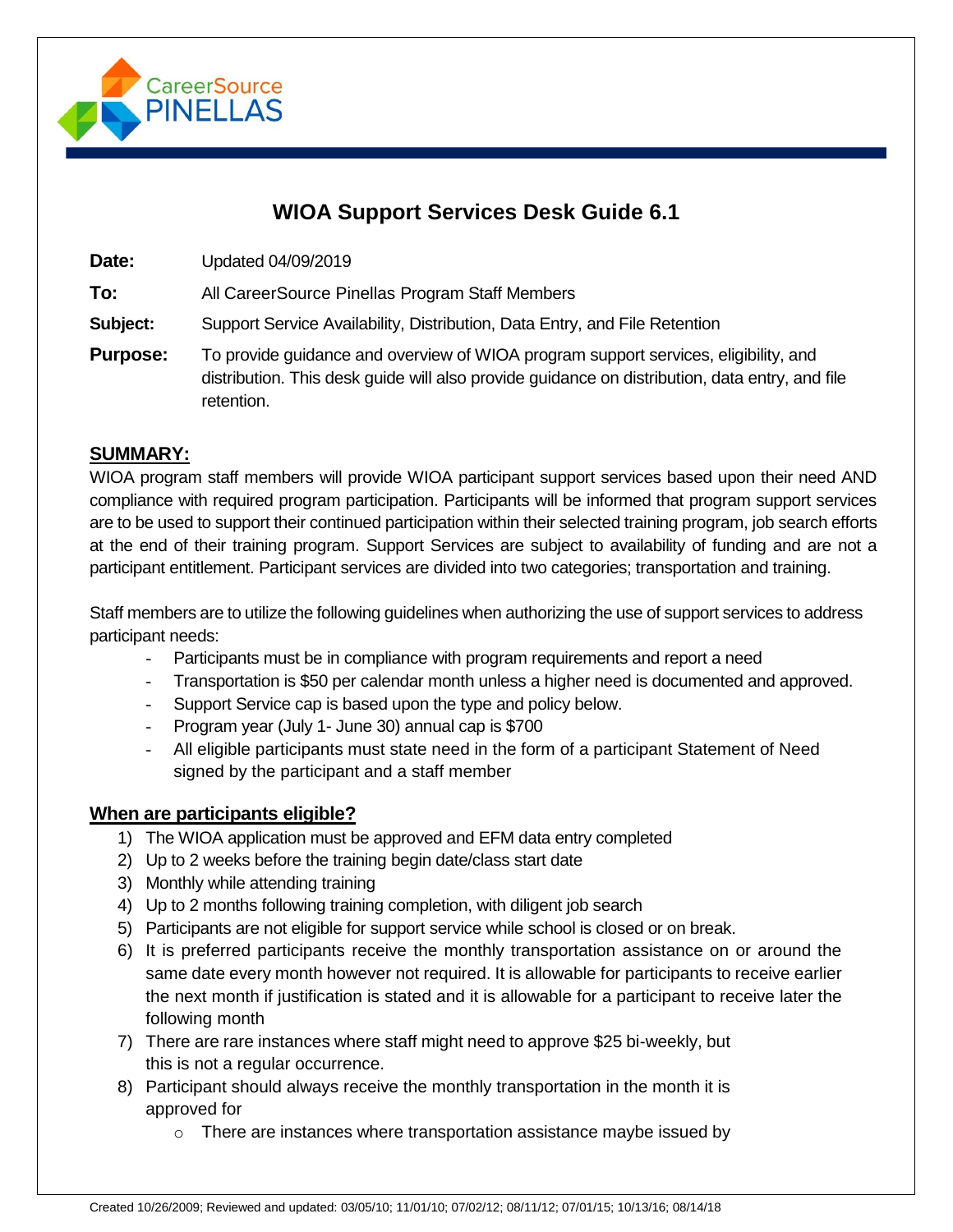the  $10<sup>th</sup>$  of the following month for the previous month.

- o Examples include, but are not limited to 1) Holiday and/or a combination of Holiday and work/school schedule did not allow participant to pick up assistance within the month.
- $\circ$  Agency was not able to deliver service within the month due to staffing or lack of inventory

#### **DISTRIBUTION AND STAFF HANDLING:**

- 1) Staff will be issued a set inventory of various dollar amounts of Visa Bank cards
- 2) Staff must retain their cards in a secure safe in their respective offices to maintain security and control.
- 3) Staff is responsible for managing their card inventories. Each card has a control number which will be used to track and manage.
- 4) Card supplies are issued and signed out by the Finance department
	- a. Cards orders are submitted monthly to Finance by Programs Coordinator or designee
	- b. Orders are determined by what is currently in center inventory compared to what was issued over the last 30 days. Orders should not exceed what is expected to be used within 30 days.
	- c. Orders are approved and processed by the Finance Department
	- d. Finance enters each card into the card tracking system by assigning the card to a center and assigned designee for each center
	- e. The staff member receiving cards from Finance is required to count and sign for the cards prior to delivery to assigned center

#### **Approval process:**

- 1) Front Desk/issuer emails the Career Counselor (CC)/Designee stating participant is here for a support service request
- 2) The Career Counselor/Designee reviews customer's case for eligibility
	- A) If eligible the Career Counselor/Designee enters one of the copy/paste approval case notes
	- B) The CC/Designee completes the Statement of Need form and hands to the issuer. For offsite approvals the Statement of Need form will be emailed to the issuer.
	- C) Correct completion of Statement of Need form should include:
		- o Name & last 4 digits of SSN
		- o Appropriate funding selected
		- o Written approved dollar amount
		- o appropriate approved service selected
		- o signature

\*\* If not eligible, the CC/Designee will explain the reason to the participant. If offsite, the reason for denial will be emailed to the issuer.

- D) The issuer reviews the form to ensure it is complete, correct and the services marked on the form match the approval case note in EFM
- E) The issuer obtains the participants signature on the Statement of Need, if not already obtained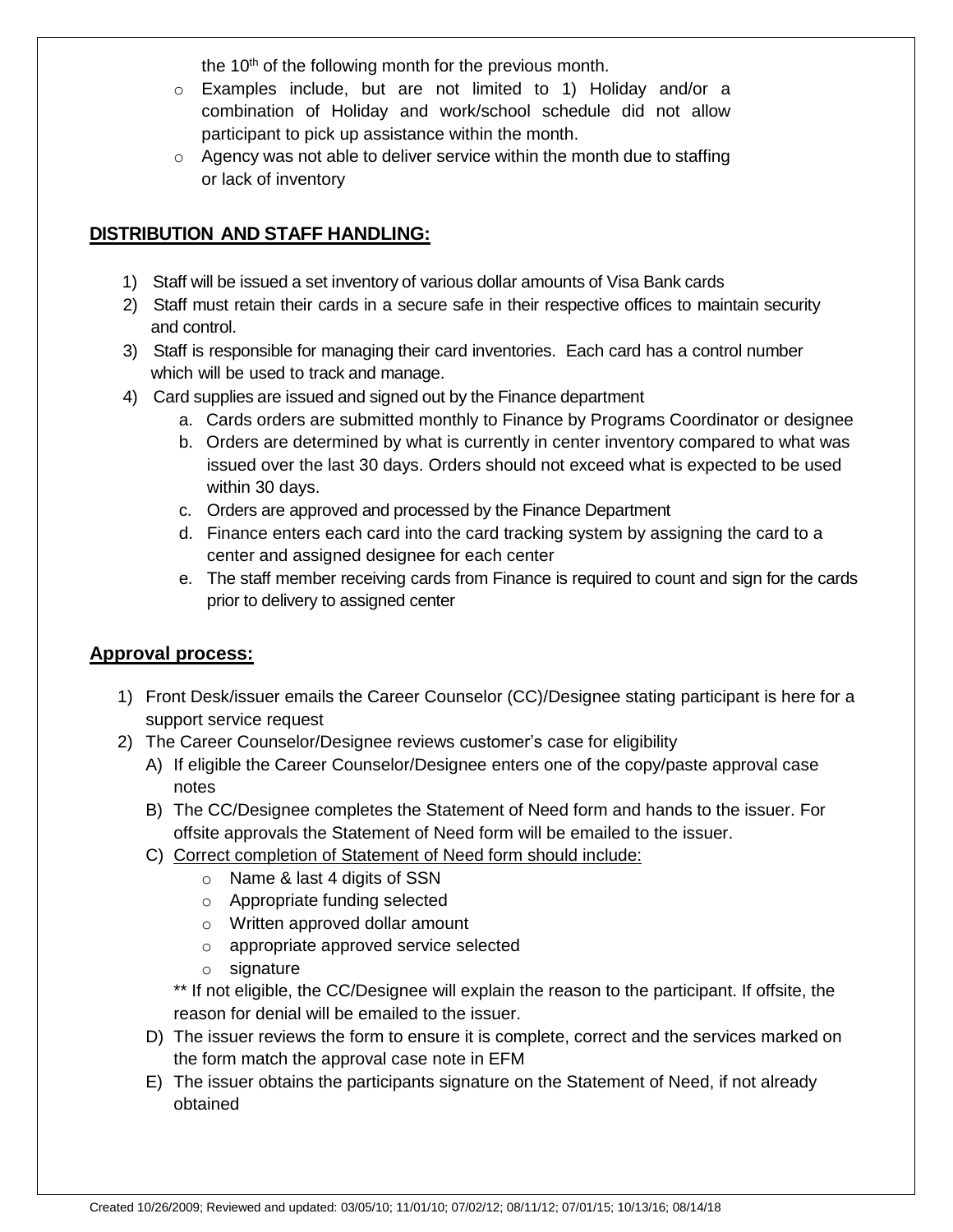- $\circ$  Statement of Need forms will not always have the date of card issuance. Staff are encouraged to discuss and complete these forms ahead of time with participants, whenever possible
- F) The issuer issues the card by swiping the card and photo ID through the ID card reader. IF the participant does not have a FL issued photo ID, instructions are provided below for ID Exceptions.
- G) Both the participant and issuer sign using the card tracker signature pad
- H) The issuer completes all data entry within 48 hours of issuance
- I) The issuer then either e-files the Statement of Need form or scans the form to appropriate MIS queue

## **ID Exceptions:**

There are three reasons the "ID Exception" button can be used when issuing gas and visa cards

- 1) The participant does not have or did not bring an ID
- 2) The card reader will not read the ID black strip
- 3) The participant has been issued the new version of the FL State ID as the card reader will record the customer's last name, but not their first. Staff have to hit the "ID exception button and manually insert the participants last name
- A) Staff members are able to issue a card without an ID only once
	- $\circ$  The participants should be informed that there will only be a one-time issuance without an ID which will occur. After the first time, no  $ID = no$  service.
	- $\circ$  Participants who do not own an ID should be informed of local resources such as We Help and St. Pete Free Clinic who can assist with the cost of obtaining a Florida ID
	- o Participant's signature on the card reader should be compared to a document in the participant's e-file
	- o A special issuance case note is entered for these instances.

## **Process for using ID Exceptions:**

- 1) Always attempt to swipe an ID before using the exception
- 2) If the card reader will not accept the ID click the "ID Exception" button
- 3) Enter the participant first name, last name and last 4 of SSN, click save
- 4) The issuer and participant sign on the signature pad
- 5) The issuer prints the signature page
- 6) The issuer photo copies the card and the ID together, if ID is available
- 7) A supervisor/designated staff member then signs the signature page.
- 8) The supervisor/designated staff member remains with the issuer until the support service card(s) are handed to the participant
- 9) Supervisor/designated staff member signs form verifying they witnessed the support service card(s) being handed directly to the participant.
- 10) The issuer is responsible for e-filing the signature page and photo copies as one scan

### **Support Service Inventory:**

1) The designated issuer will maintain and ensure complete/correct recordkeeping of inventory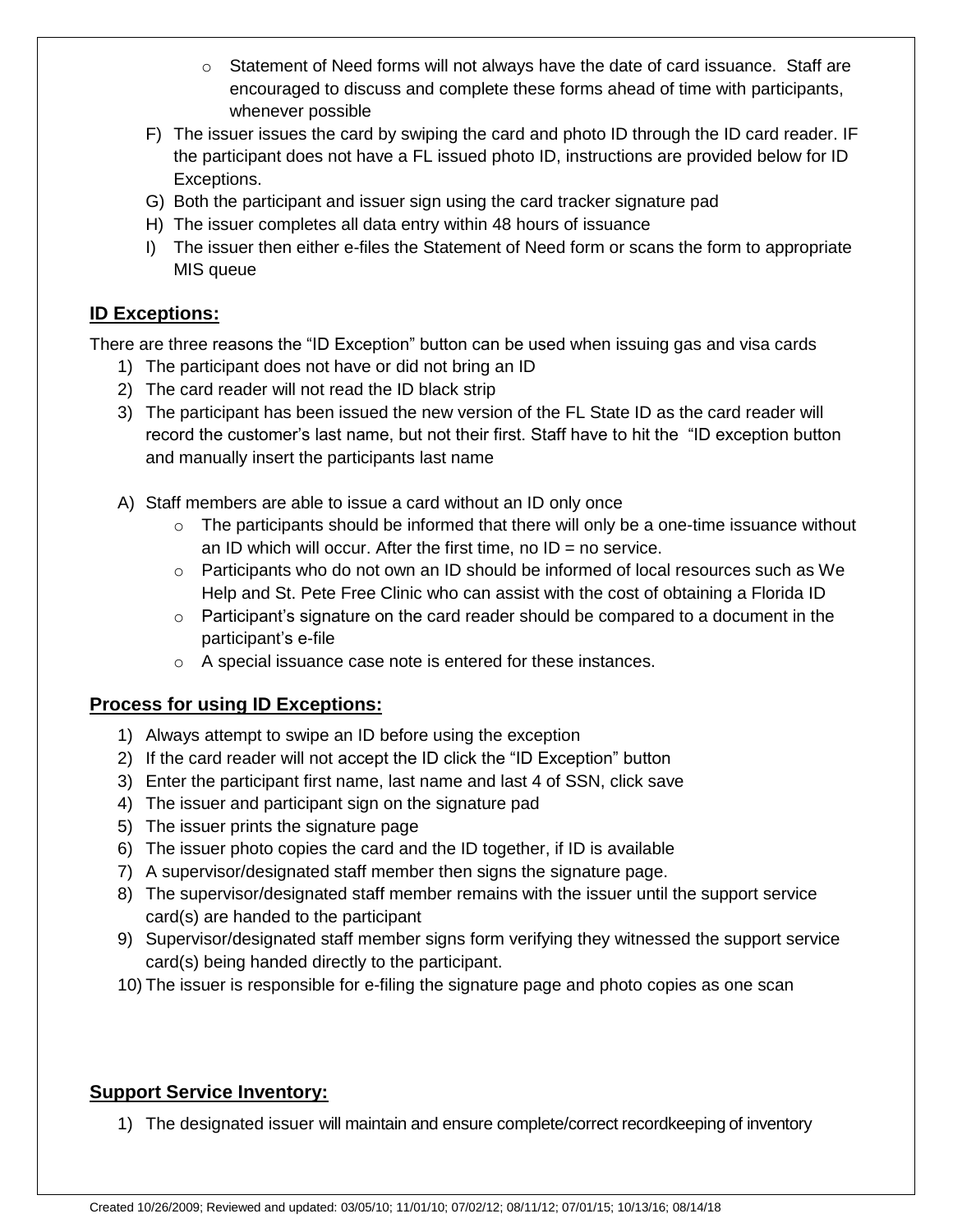- 2) Inventory is completed bi-monthly, on the  $15<sup>th</sup>$  and last day of each month, or closest business day prior.
- 3) Inventory is always completed with at least 2 staff members present at one time
- 4) Inventory will be completed preferably by the issuer and a supervisor, when available. Other designees can be appointed to cover for staff not being available.
- 5) Cards in the safe are counted by issuer and supervisor/designee, completing and signing the Inventory Cover sheet.
- 6) The report is then pulled for the center by the supervisor; the supervisor pulling the center report cannot be the same supervisor that counted the card inventory.
- 7) The supervisor than matches the report to the inventory cover sheet and signs the report if correct
- 8) a) If for any reason the report and inventory cover sheet do not match the issuer and supervisor are to research and recount.

b) If center reaches the Close of Business (COB) and the inventory cover sheet does not match the report, the Programs Coordinator and Programs Director are to be immediately notified who will in turn immediately notify the Finance Director.

9) The inventory cover sheet and report are all submitted via email to the Finance Dept. via "Finance" email address

### **Issuing, handling and Inventory with manual cards/paper logs:**

CareerSource Pinellas offers support service card delivery to participants in training within a few select programs.

These cards are to be stored in the center's safe along with all other support service cards, until day of delivery.

The cards meant for delivery will be issued by Finance in one of 2 ways

- 1) Finance will assign the cards to a designee and assigned center
	- These cards them become part of that center's inventory
	- These cards will also have paper logs for tracking purposes
- 2) Finance will leave the cards assigned to General Inventory and not assigned to any center/designee
	- These cards will be issued with paper logs for tracking purposes
	- These cards will not be part of any center's inventory
	- These cards will have a separate inventory submitted on inventory due dates

### **Manual issuance of cards with paper logs**

- 1) The staff member designated to complete the delivery will always have a list of participants approved to receive the support service
- 2) That staff member should only take the number of cards approved along with the completed corresponding logs needed to complete that delivery issuance
- 3) Logs should be kept as a single original record. Multiple copies of logs should not be created
- 4) Cards issued via the paper logs should be issued in the order listed on the paper log
- 5) Participants signature should include correct date of issuance with each card

### **Inventory of manual issued cards with paper logs**

- 1) Inventory is due on the same dates as all other support services cards
- 2) All original paper logs have to be submitted with inventory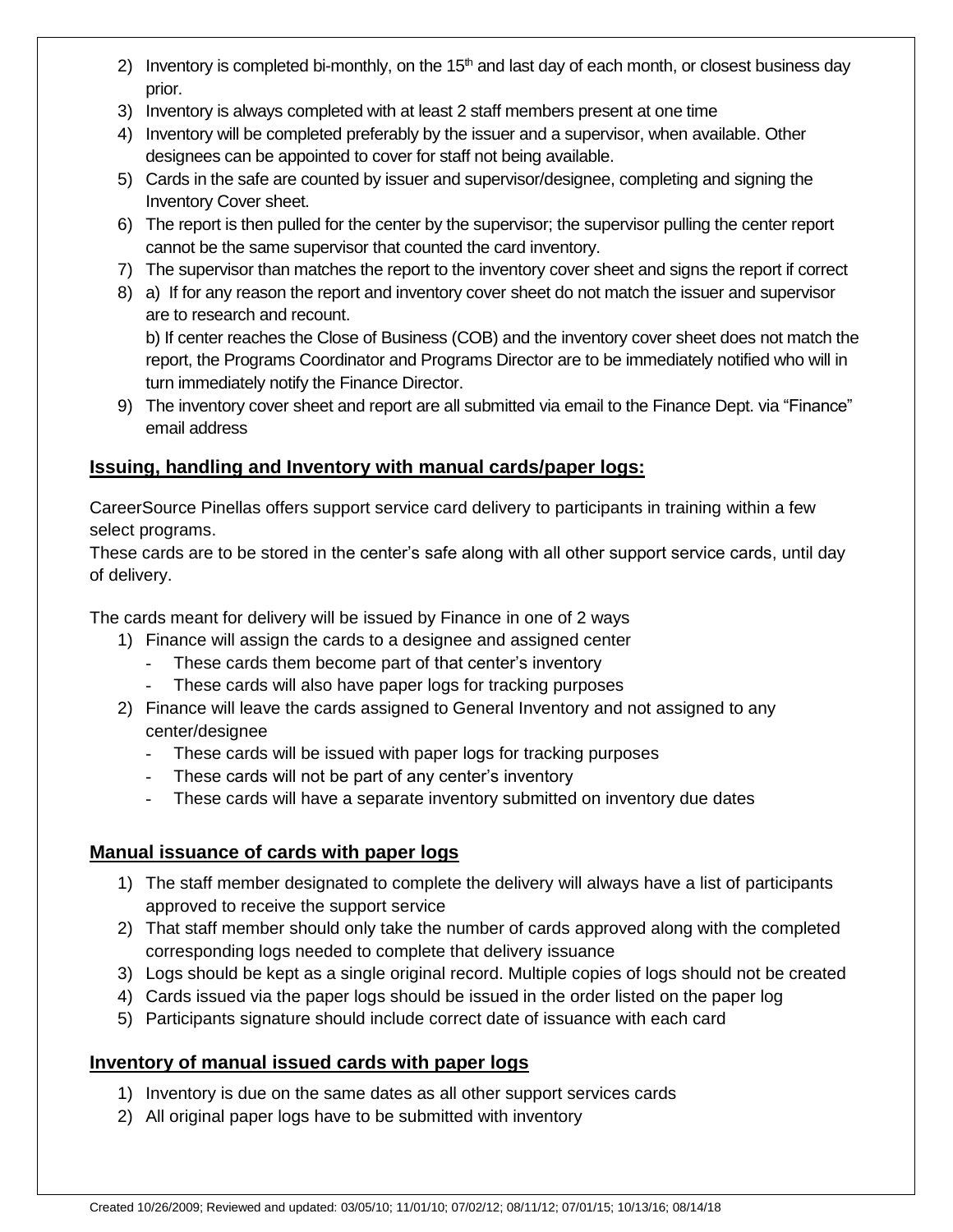- 3) If the cards are assigned to center they are part of that center's inventory
- 4) These cards will continue to be included in the center's inventory report until Finance manually removes them by completing the correct data entry in the card tracker inventory system
- 5) Manual data entry occurs following the submission of inventory
- 6) Cards that were issued with the paper log must be compared to the center's inventory report. These cards should be denoted on the center's inventory report by placing a check mark next to the card number of each card
- 7) The number of cards not checked off of the center's inventory report should match the number of unsigned cards on the logs and the number of physical cards in that center's safe.

#### **Support Service Monitoring**

- 1) Agency Internal Monitor completes 3 separate support service audits monthly
	- A) Desk Review
		- o Randomly selects an issuance record from within the last 30 days on regional issuances card tracker report
		- o Card tracker report is compared to participant's file in EFM and Atlas
		- o Review of correct funding selected is confirmed
		- o Review of EFM approval case note, issuance case note and correct dates of issuance
		- o Review of correct Skill development data entry in EFM
		- o Review that all correct documents are e-filed as required
	- B) Inventory
		- o Occurs at each center including Administration safe
		- o Actual count of cards is compared to card tracker inventory report
		- o Verifies full balance remains on random sample of cards
		- o Verifies a random sample of issued card numbers are not in safe
	- C) On site Issuance Review
		- o Occurs at each center that issues, during distribution times
		- $\circ$  Reviews that issuer is safe guarding the cards by not leaving safe open/unlocked, or leaving cards unattended on desk or in a drawer
		- $\circ$  Reviews that the issuer is logged into card tracker correctly as themselves
		- $\circ$  Reviews that issuer and center staff are following established guidelines/approval process

### **EFM ENTRIES AND FILE RETENTION FOR SUPPORT SERVICES:**

- 1. EFM Activity 185 Support Services should be in place and left open for the duration of anticipated provision of Support Services.
- 2. a case note from the approver and a case note from the issuer, should always be in place each time a support service is issued
- 3. The approver and issuer cannot be the same staff member The following template case note should be used each time a participant is issued a needs related/benchmark type of Support Service. Each program year should have one ongoing support service case note, with the below template for each card given.

*2018-2019 program year support service total: \$\_\_\_\_\_.00*

*Support Services ISSUED XX/XX/2018: Statement of need was received and e-filed stating participant was eligible. Participant issued \$\_\_\_\_.00 in support service cards 1-\$50.00 on this day.*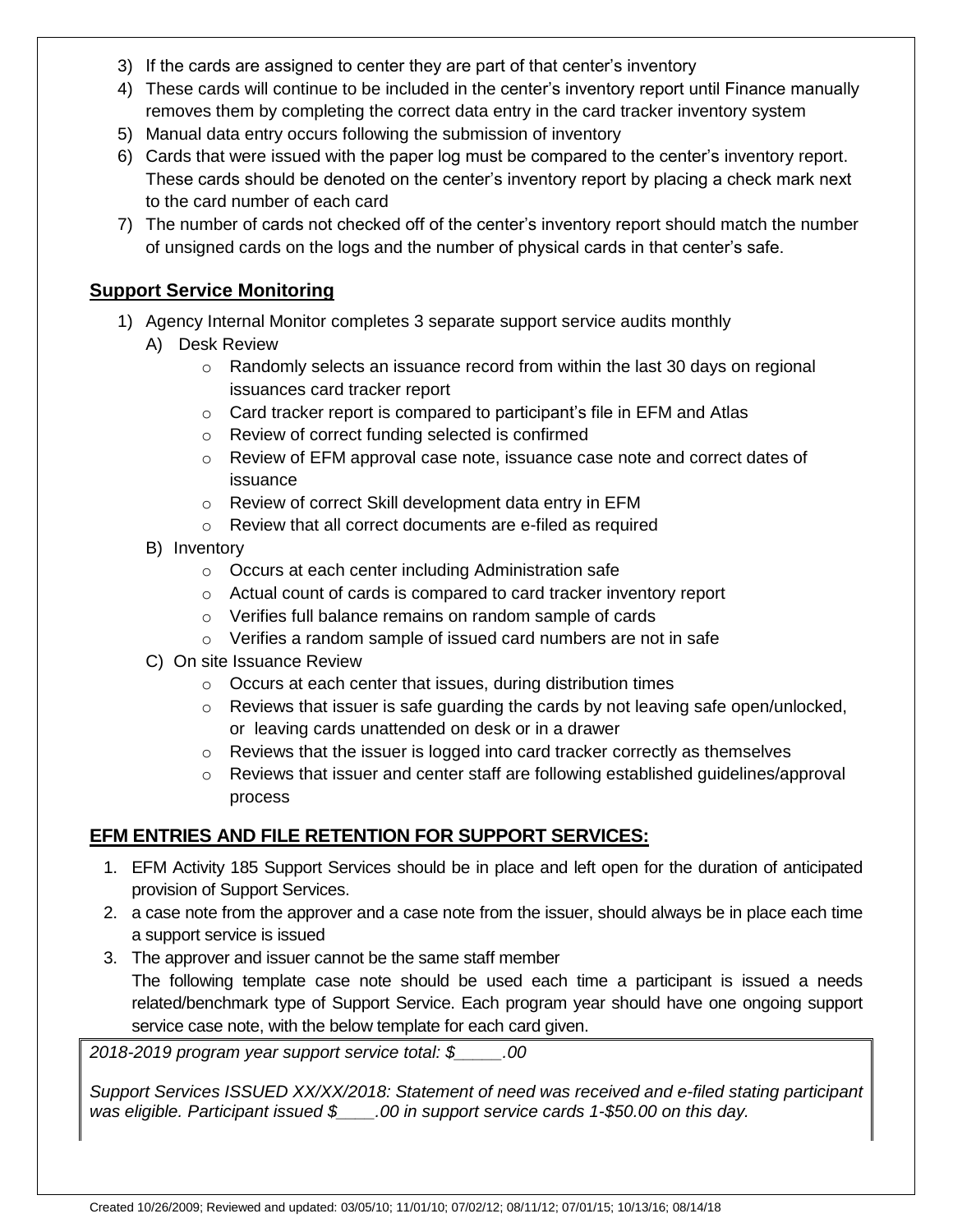- a. When completing this case note, a running record of all support services provided in the current program year should be captured in each case note entry.
- b. Once the initial case note has been entered, subsequent support service case notes will have to include all case notes previously recorded for the program year in order to capture all support services given within the current program year. Due to the "view only" function for case notes, issuers must copy/paste the case note created during the previous issuance and add a new entry (on top of the previous notes) for the new issuance. Each time a card is given and the case note is copied and pasted into the new entry, the issuer will total the cards given to date and will enter the total at the top of the case note with correct date of issuance.

### **Apprentice Program Participant Support Services-**

**Purpose:** To provide guidance and overview of WIOA program support service approval and issuance guidelines specific to WIOA participant's that are enrolled in an approved apprentice program. Participant must be a Pinellas county resident in order to be eligible for CareerSource Pinellas

WIOA Apprenticeship enrollment.

Apprenticeship is a proven model of job preparation that combines paid on-the-job (OJT) with related instruction/training to progressively increase a worker's skill level and wages. Apprentice programs offer job seekers/participants with immediate employment opportunities and offer advancement along a career path through an earn as you learn approach. Apprentice programs benefit job seekers with sustainable careers as well as benefit business's needs for a skilled workforce. Apprentice programs

create a pipeline of skilled workers in an array of career paths to meet current and future workforce demands. WIOA program staff members will provide WIOA Apprentice participant support services based upon participant need and continued progress in both the OJT and training components of the specific Apprentice program.

Apprenticeship participant can be eligible for 2 types of support services:

- 1) Uniforms required for employment
- 2) Tools required for employment

See Support Service Grid for monthly & annual caps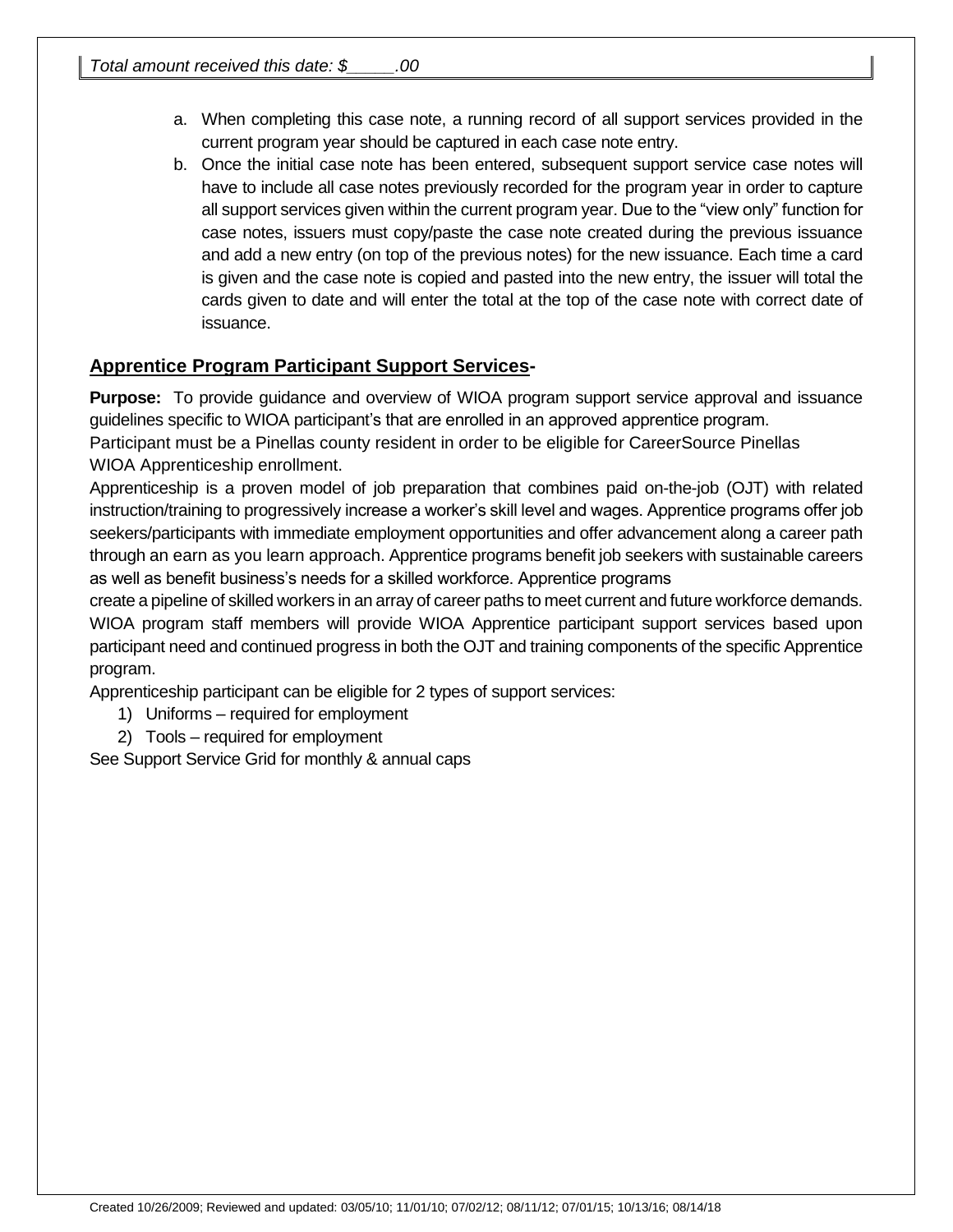### **SUPPORT SERVICE APPROVAL and ISSUANCE FOR APPRENTICE PARTICIPANTS**

Staff members are to utilize the following guidelines when authorizing the approval and issuance of support services as it relates to Apprentice Participant's only.

### **Approval**

- Program participants must provide notification of progression within the Apprentice program monthly.
- Staff must receive notification of progress within the previous 30 days of issuing support services. IE if a participant responds to SARA that they are progressing in training on
- 03/07/2018, they will be considered in compliance and progressing through 04/06/2018 and can be approved for support service
- Cannot authorize/approve more than one need type per program year (7-1 to 6-30) without waiver approval. Cannot be approved for both uniforms and tools support within the same calendar month

#### **Issuance**

- Once an Apprentice participant is identified as approved per the criteria above, they can be issued support service(s).
- An approval case note needs to be added to EFM denoting approved support service and amount
- The WIOA Lead Career Counselor, or designee, typically delivers support services monthly to participants at designated center of training, as Apprentice participants are most times full time employed and in training out of our county, not allowing them to come into the office to receive.
- If cards are going to be delivered Finance will be informed to prepare manual issuance paper log(s) to accompany cards
- Staff will case note the issuance of Support Services as completed
- In the event a participant chooses to pick up the monthly support services, staff must follow the above approval process

## **Supported Services Caps**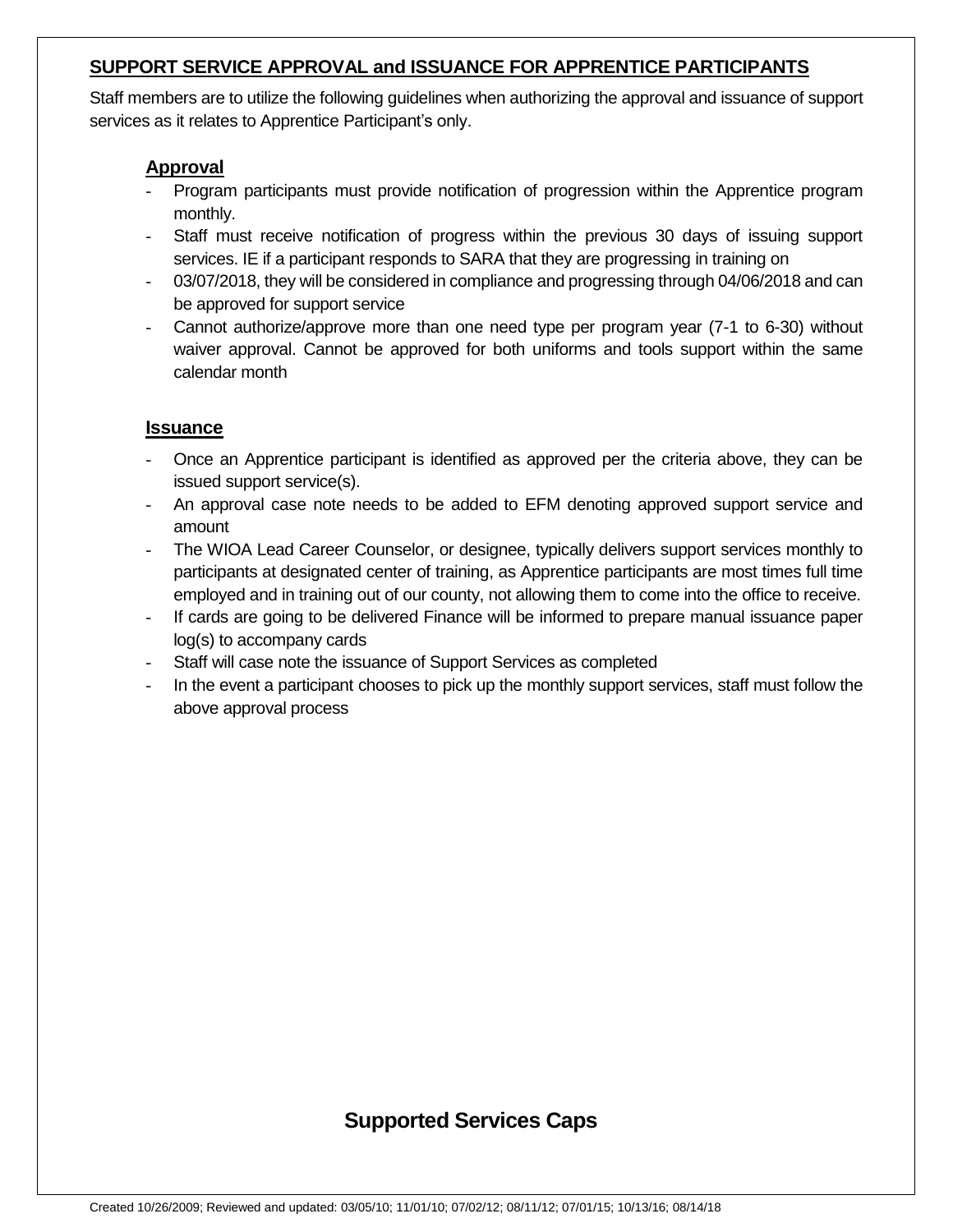### **Annual Cap Grid for Apprenticeship Support Service Needs**

Assistance of this type is based upon participant need AND either obtaining employment, or continuing employment

**Program Year Annual Cap:** \$700.00 (July 1- June 30)

| <b>Type of Need</b>            | Cap                   | <b>Required documentation</b>                                                                                                                                                   |
|--------------------------------|-----------------------|---------------------------------------------------------------------------------------------------------------------------------------------------------------------------------|
| Uniforms required for work     | Up to \$150.00 per FY | Written statement of need<br>$\bullet$<br>Employer dress code/letter from employer<br>Completed & verified<br>employment verification<br>Proof of cost from vendor<br>$\bullet$ |
| <b>Tools Required for work</b> | Up to \$100.00 per FY | Written statement of need<br>$\bullet$<br>Letter from employer<br>Proof of cost from vendor                                                                                     |

#### **Vocational Training Needs:**

- Are to be included in the \$5000 fiscal year maximum and \$10,000 lifetime maximum Individual Training Account (ITA) and are to be addressed through the ITA/Voucher process.
- CareerSource Pinellas is able to fund up to a 2-year program or the last 2 years of extended training programs that are included on TOL.
- Participant must be deemed suitable for training and be approved through the supervisor review and approval process.
- Must be a Pinellas County resident

| <b>Type of Need</b>      | Cap                 | <b>Required documentation</b>                    |
|--------------------------|---------------------|--------------------------------------------------|
| Tuition, fees, licensure | Included in the ITA | Class supply list and invoice                    |
| Book, supplies           | Included in the ITA | Book supply list and invoice                     |
| <b>Uniforms</b>          | \$150               | Class syllabus, class supply list<br>and invoice |
| Tools                    | \$300               | Class syllabus, class supply list<br>and invoice |

#### **Annual Cap Grid for WIOA Support Service Needs**

for the unemployed or underemployed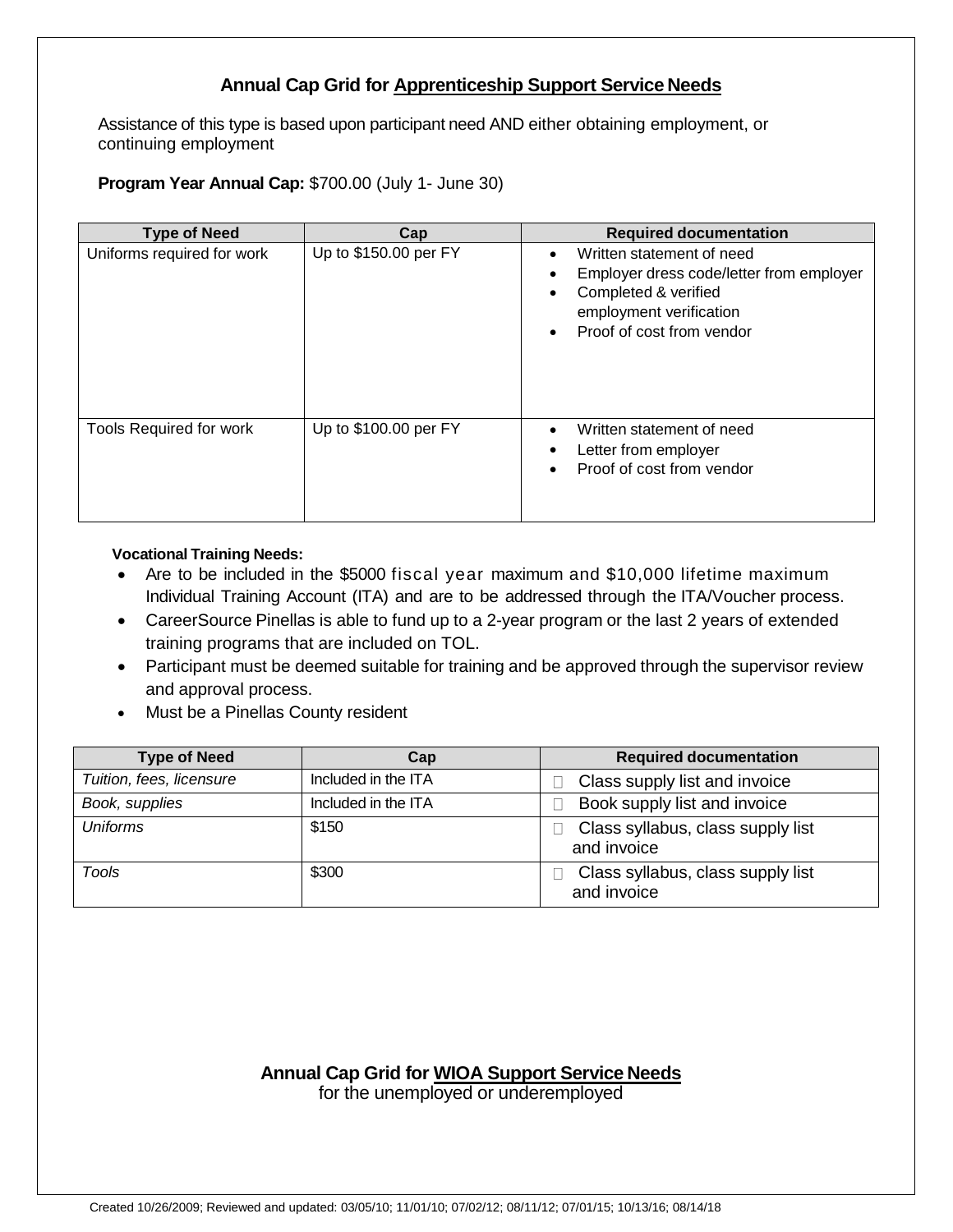Assistance of this type is based upon participant need AND either obtaining employment, or continuing employment

## **Program Year Annual Cap:** \$700.00 (July 1- June 30)

| <b>Type of Need</b>            | Cap                   | <b>Required documentation</b>                                                                                                                                                                             |
|--------------------------------|-----------------------|-----------------------------------------------------------------------------------------------------------------------------------------------------------------------------------------------------------|
| Uniforms required for work     | Up to \$150.00 per FY | Written statement of need<br>$\bullet$<br>Employer dress code/letter from employer<br>$\bullet$<br>Completed & verified<br>$\bullet$<br>employment verification<br>Proof of cost from vendor<br>$\bullet$ |
| <b>Tools Required for work</b> | Up to \$100.00 per FY | Written statement of need<br>$\bullet$<br>Letter from employer<br>٠<br>Proof of cost from vendor<br>$\bullet$                                                                                             |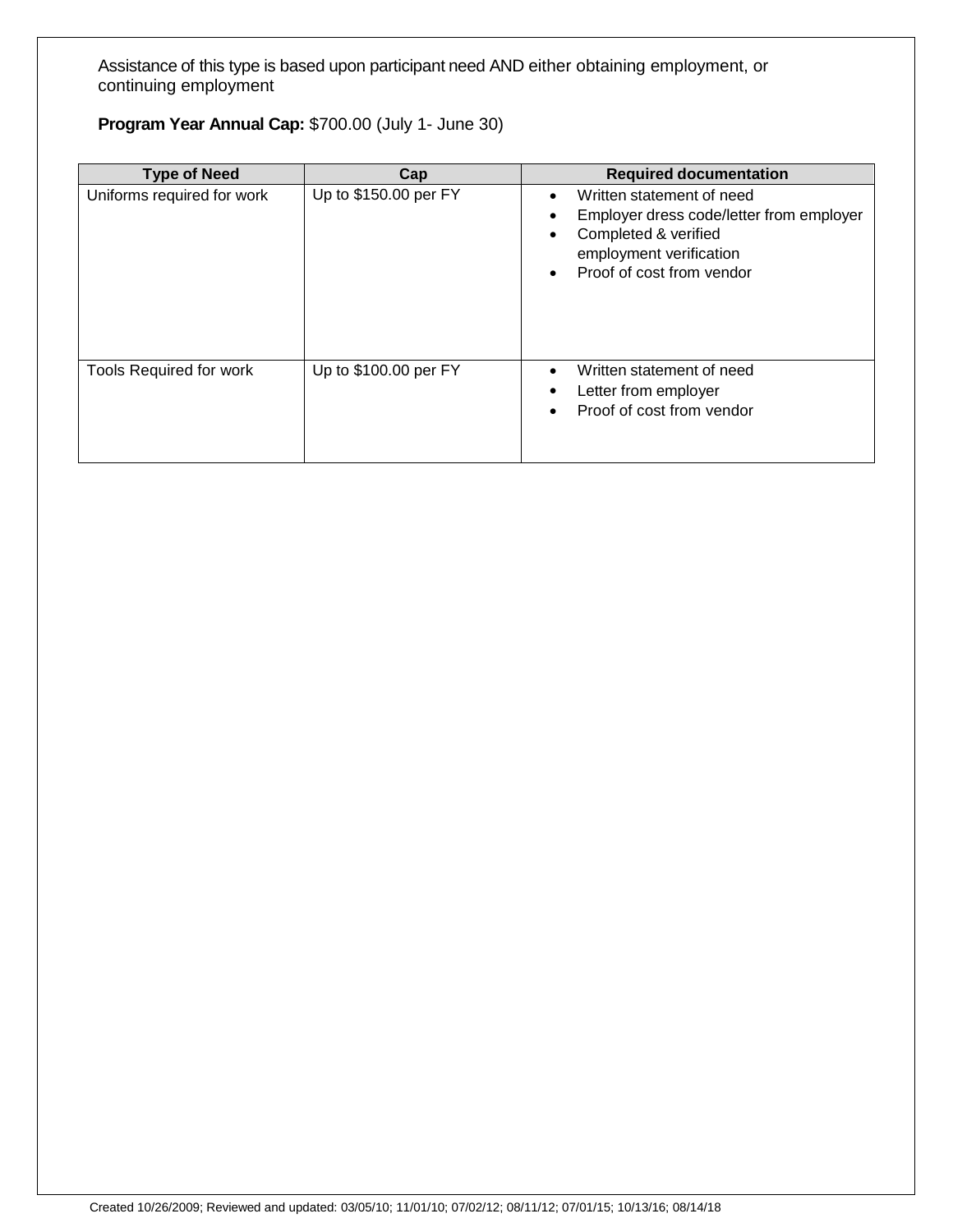

## **WIOA Support Services Desk Guide #6.2**

**Date:** Updated 04/22/2019

**To:** All Career Source Pinellas Program Staff

- **Subject:** MICROIX MIS and Purchase Order and Service Creation, to include credit card and check request purchases.
- **Purpose:** To provide guidance and overview of the creation of MICROIX budgets and purchase orders and service creation. This desk guide will also provide staff with the information needed for successful submission of service requests that will result in prompt approvals. Distribution and file retention will be reviewed and outlined.

The MICROIX software program will be used to create and track training budgets and vouchers or ITA's, credit card purchases and check processes. Credit card and check processing occurs with the Finance and support team level at the Administrative level. This software uploads to the accounting system managed by the Finance Team (MIP). MICROIX is a desktop driven application. The IT department staff must install the Abila Cloud Workflow Modules, referred to as Workflow Modules within this desk guide, software on each needed computer to support access. This system will not be available via the internet or web-based connectivity.

Each staff person is provided a unique user ID and password to access the system. Each user ID is tied to a specific Workflow and funding stream within the MICROIX system. Staff user profiles can be set up as a Requester or an Approver. A requester can create new or edit unapproved purchase orders (PO), also referred to as training vouchers. An approver is a user set to approve a specific Workflow(s). Staff can be designated as a requester and/or approver.

#### **Participant Contract Code Creation**

The contract code is the unique identifier for the participant. Staff will ensure that the participant contract code is created accurately.

- 1. In the Purchase Order/Invoice tab, select Query Chart of Accounts
- 2. In the Segment drop down box, select Participant
- 3. On the bottom left hand side of the page, click on the green **+** sign
- 4. Code box
	- a. First initial of participant first name + First initial of last name + Last 3 digits of the participants social security number
- 5. Title
	- a. Participants first and last name

If the contract code generated using the steps provided is already in use, the alternate method to create the code will be: First initial of participant first name + First initial of last name + First 3 digits of the participants' social security number.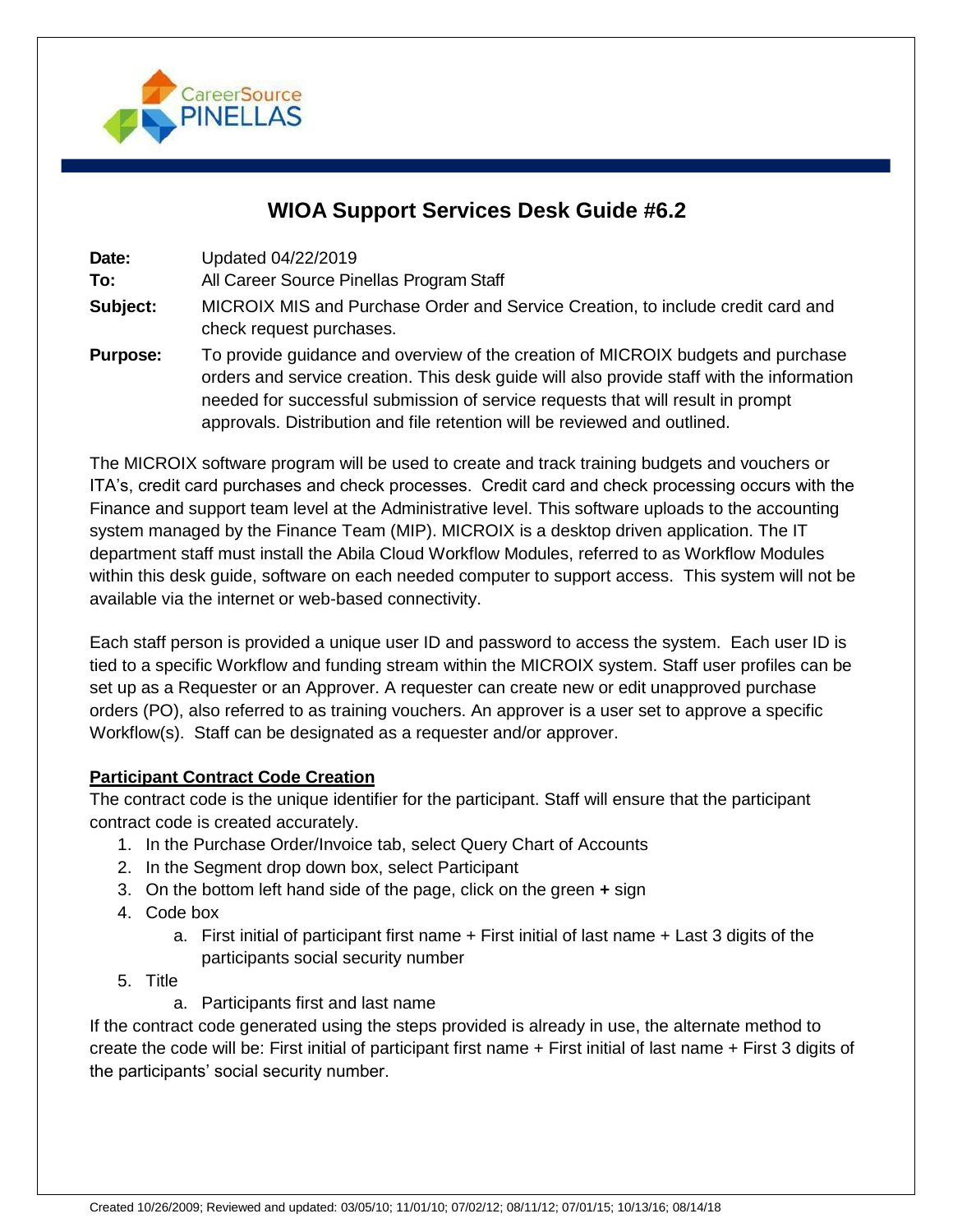#### **Budget Creation**

Staff will create a budget for every participant that will need to have a voucher, credit card or checks requested as related to all training requests in MICROIX. Budgets will be created for the amount of dollars that will be obligated for the entire program year. The budget amount will include all training, training related and fees/exams using a MICROIX voucher, check request or credit card request. Budgets will be created by PY for each year in which CS Pin is supporting the participants training.

- 1. Open the Workflow Modules program and sign in with the User ID provided
- 2. Select the Budget tab on the upper left hand corner and open My Worksheets
- 3. Click the New button on the bottom of the page. This will open the Budget Period box
- 4. The Budget History Period and the New Budget Period should be updated to reflect the current Program Year (PY) that the budget is being created for.
- 5. Select the appropriate program in the Workflow drop down box
- 6. Review the information in the Budget Period box for correctness before clicking OK
- 7. The Worksheet page open with several fields that will need to be completed. MICROIX has numeric fund codes that are created for each allowable funding program and program year. New fund codes are established by Finance prior to the start of each fiscal year. There are several fields that are pre-populated, staff will need to fill out the following:
	- a. Document Information:
		- i. Description Insert Participant contract code at the beginning of the box  $+$ Budget for PY\_\_\_\_
		- ii. Comments box Staff should enter a thorough description of the transaction
	- b. Document Detail:
		- i. Fund select the correct drop down option for the current PY
		- ii. Function select the appropriate category of funding for the program
		- iii. Activity select the appropriate activity for which the voucher is being created
		- iv. Participant type in the participant contract code
		- v. Group select the reason for the budget
		- vi. GL select the account title that fits the line item
		- vii. Description This will default to the participant name and contract number however staff enter a brief description of the voucher purpose.
		- viii. Monthly Distribution select the quarter that the voucher is being created in
		- ix. Budget this will be the amount for the transaction item
- 8. Once all of the required fields in the budget are filled in, the budget can be saved clicking the disk icon on the upper right hand side of the page
- 9. Review the budget for correctness and submit for approval to Finance by clicking on the paper with green arrow on the upper right hand side of the page

Updates and edits can be made to the budget as long as Finance has not approved the budget. Once a budget has been approved by Finance, then staff can only correct the budget by requesting a budget de-obligation.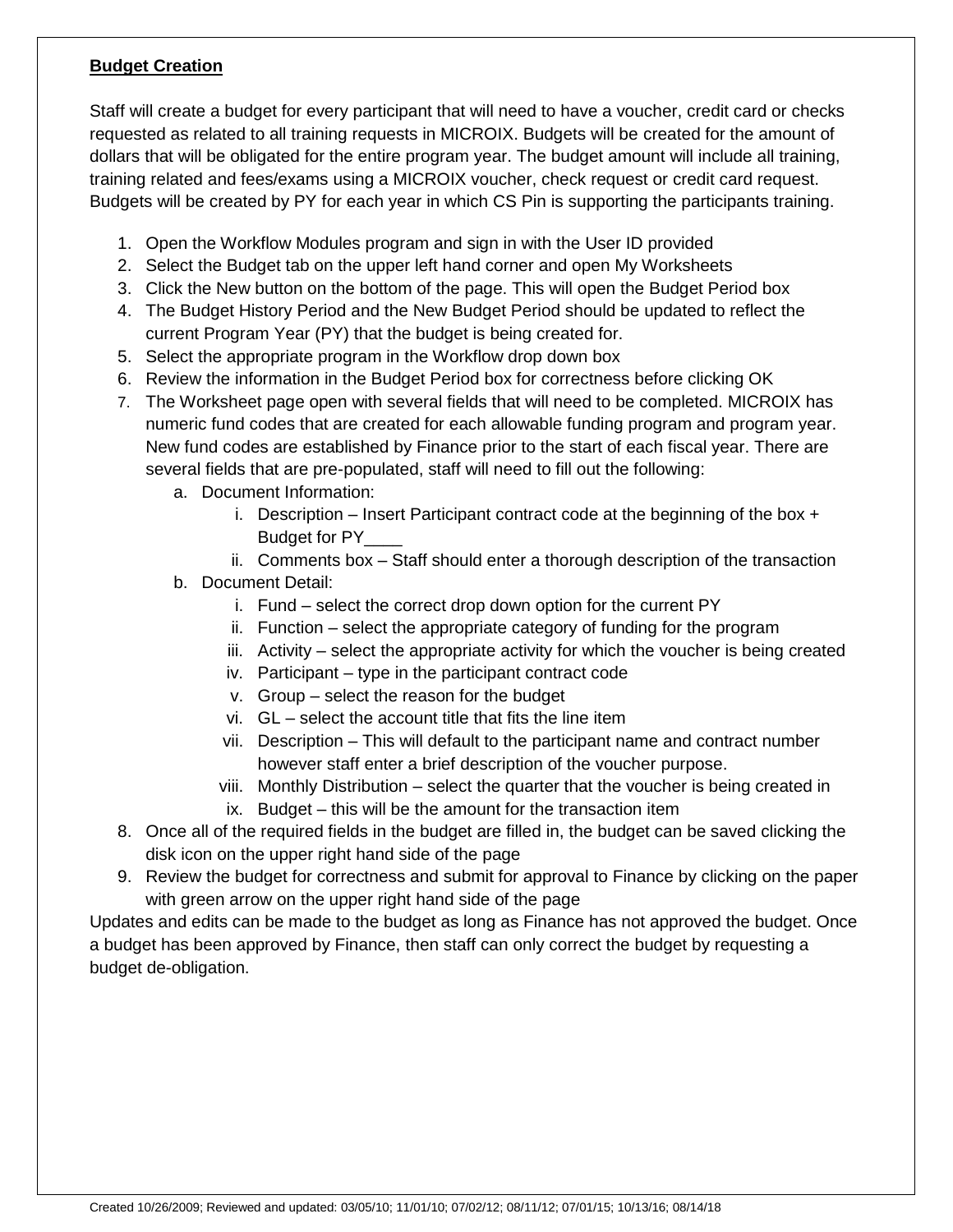#### **Purchase Order (PO)/Service Creation**

Prior to creation of a training related request in MICROIX, also referenced as an encumbrance within MIP, there must be a corresponding budget in MICROIX. The exceptions to this are for GED tuition, GED exams, and one time or supported services provided by the WT Program. The participant case file needs to be fully updated and current in the appropriate programs Management Information Systems (MIS) tracking system.

- 1. Open the Workflow Modules program and sign in with the User ID provided
- 2. Select the Purchase Order/Invoice tab on the upper left hand corner and open My Documents
- 3. Click the New button on the bottom of the page. This will open the Select Document Type box
- 4. The Document Options fields should pre-populate to Document Type: PO/Requisition and Number Prefix: EN. There should be no other fields that need to be updated. Click OK
- 5. The Document Type-Standard Requisition page open up with several fields that will need to be completed. MICROIX has numeric fund codes that are created for each allowable funding program and program year. New fund codes are established by Finance prior to the start of each fiscal year. There are several fields that are pre-populated, staff will need to fill out the following:
	- a. Document Information:
		- i. Description Insert Participant contract code and the participant first and last name
		- ii. Workflow ID select the correct program code from the drop down box
	- b. Reason/Justification:
		- i. Staff should enter a thorough description of the transaction
	- c. Special Instructions/Comment:
		- i. Staff should enter specific mailing or pick up instructions
	- d. Additional Information (User Defined Fields)
		- i. SSN Last 4 self explanatory
		- ii. Training Dates self explanatory
	- e. Vendor Information:
		- i. Vendor ID select the vendor that the voucher, check, or credit card payment will be made to. A vendor not listed will need to be added to the MIP system by Finance.
		- ii. Item No. defaulted to N/A DO NOT CHANGE
		- iii. Qty defaulted to 1.00 DO NOT CHANGE
		- iv. Units defaulted to EA DO NOT CHANGE
		- v. Date this will pre-populate DO NOT CHANGE
		- vi. Vendor ID this is a drop down box option; select the vendor that the voucher, check, credit card payment will be made to
			- For check and credit card requests the vendor is not the payee but the special vendor labeled as "CHECK REQUEST" OR "CREDITCARD REQUEST" is to be used in the Vendor ID box
		- vii. Description This will default to the participant name and contract number however staff enter a brief description of the voucher purpose.
		- viii. Type defaulted to N/A DO NOT CHANGE
		- ix. Price type in the amount of the voucher, this amount must be the exact dollar of the requested service.
		- x. Amount auto populates when the Price field is filled in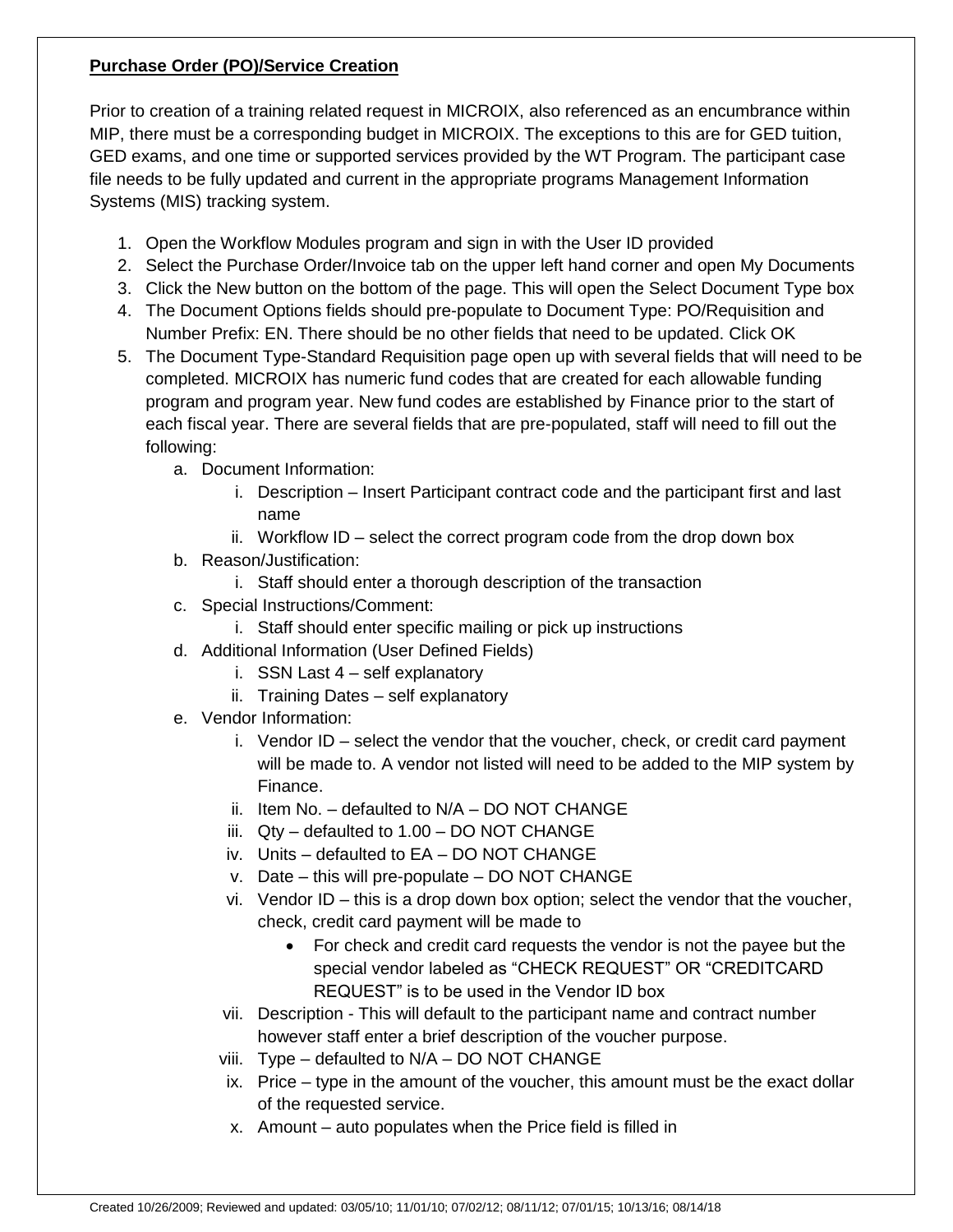- xi. Dist Code defaults to N/A DO NOT CHANGE
- xii. Fund select the correct drop down option for the current PY
- xiii. GL select the account title that fits the line item
- xiv. Function select the appropriate category of funding for the program
- xv. Activity select the appropriate activity for which the voucher is being created
- xvi. Participant type in the participant contract code
- xvii. Group select the reason for the budget
- 6. Once all of the required fields in the PO are filled in, the PO can be saved clicking the disk icon on the upper right hand side of the page
- 7. Review the PO for correctness and submit for approval to Finance by clicking on the paper with green arrow on the upper right hand side of the page
- 8. Updates and edits can be made to the PO as long as Finance has not approved the voucher. Once a voucher has been approved by Finance, then staff can only correct the voucher by requesting a voucher void.

Staff will need to complete individual line items for multiple GL codes, i.e. Tuition costs will be one line item and GL code, school fees are an additional line item and GL code, and so on.

#### **Voucher Approval, Distribution, and File Retention**

The Finance Department will manage the voucher approvals, the MIP voids and corrections, and the voucher void requests submitted by Program staff. Upon receiving a processed voucher, the Finance department staff will review and complete the approval process thru the MICROIX MIP system.

If there are pending questions or issues with the voucher request, the Finance department staff will communicate with the Program staff via the audit notes located within MICROIX.

Program staff will be able to log into MICROIX to review the status of vouchers. Once a voucher is approved by Finance, program staff will use the printer icon in MICROIX to print the voucher. The printed voucher should be reviewed for:

- 1. Ensure that the "Accounting Approved" statement shows in the Authorization Information section
- 2. The voucher is made out to the correct vendor
- 3. The voucher shows the correct dollar amount
- 4. The line item descriptions are correct

Once printed, the staff will need to sign and date the voucher on the Authorized Signature section. The signed voucher will be embossed prior to the participant picking up the voucher. Upon pick up, the participant will sign the voucher in the Student Authorization section of the voucher.

A copy of the signed and embossed voucher is made for the participants' electronic case file.

#### **Voucher Void Requests**

When a voucher has not been picked up or used by the participant a void of the voucher should be requested as part of the Finance Department checks and balance process.

- 1. Write VOID, staff initials, and date on the voucher
- 2. Enter a case note into the appropriate MIS tracking system and print the case note